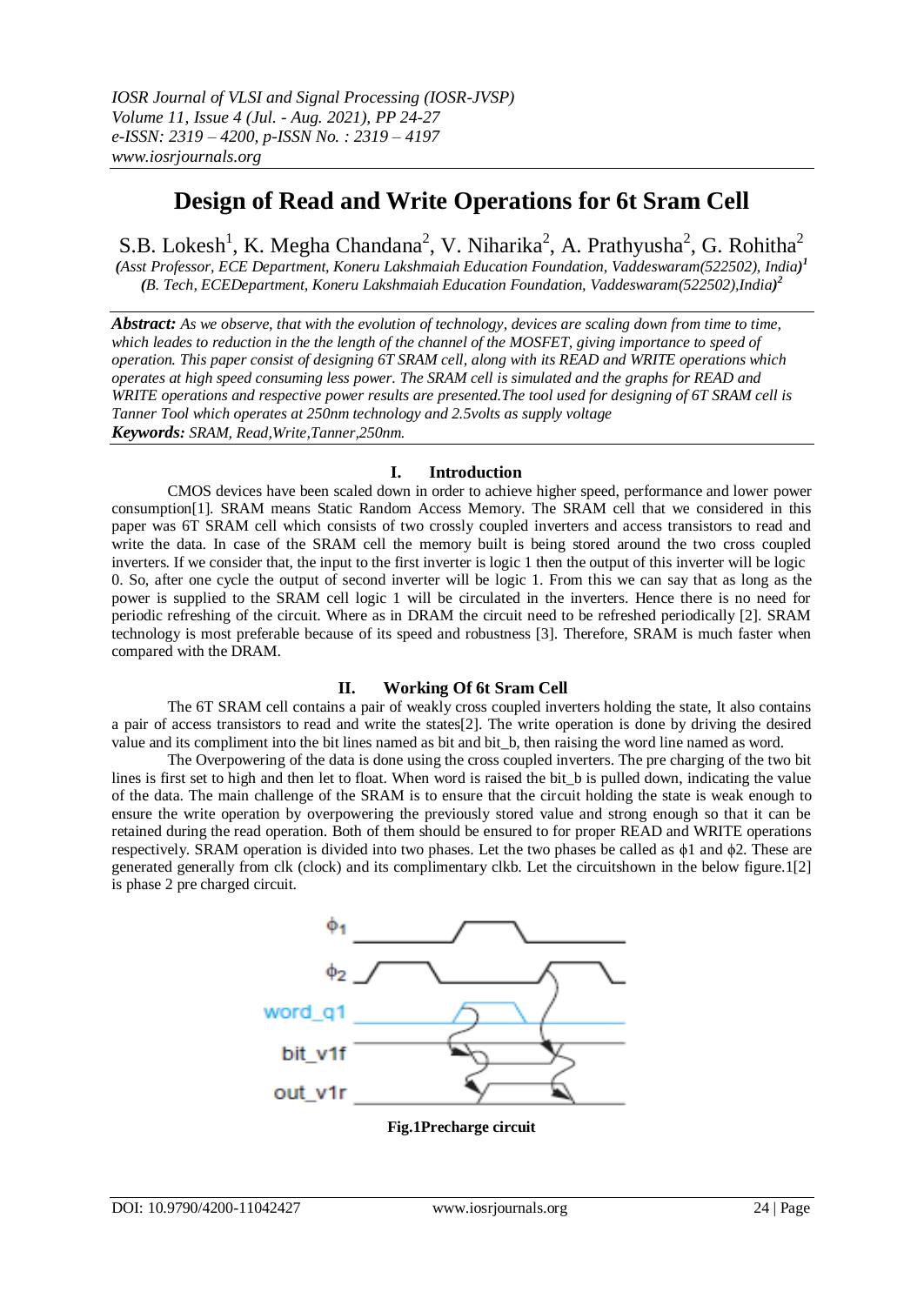In Phase 1, the read and write operations are performed. Here our main concern is phase 1 of the SRAM cell.The detailed structure of 6T SRAM is shown in below figure.2[2]



**Fig.2**Detailed structure of 6TSRAM cell

Access transistors A1 and A2 are connected to bit and bit\_b, so that we can read from the memory or write into the memory. If word line is equal to 1, we can access the access transistors and hence read and write operations can be performed. If word line is equal to 0, the access to the transistors will be off and memory will be in hold state[3]. In stand by mode (or) hold mode (i.e.; wordline=0) the access transistors A1 and A2 are turned off. So as long as SRAM in this mode, the data will remain unchanged [4]. To write into the memory bit and bit b acts as input, to read from the memory bit and bit b acts as output lines.

#### **1.1 Read Operation**

In SRAM, for any operation to be performed, the word line should be high. To perform read operation, initially memory should have some value. Therefore let us consider memory has Q=1 and Q'=0. Raise the word line to high, to perform the read operation. bit and bit\_b acts as output lines, and these bit lines are initially precharged i.e. there will be a node voltage Vdd at bit and bit\_b. As Q and bit are high, there will be no discharge in the circuit. As Q' is 0, there will be a voltage difference between the Q' and the node voltage at bit  $\bar{b}$ , hence bit b voltage decreases. Therefore there will be discharge in the circuit and current flows. Bit and bit b are connected to the sense amplifier, this sense amplifier acts as a comparator, so When bit' is low the output will be 1. Hence input Q=1 and we got the output as 1, read operation verified. In the same way consider Q=0 and  $Q'=1$  in the memory. There will be a discharge in the circuit at Q and bit, since there is voltage difference. The transistors must have ratio such that Q lies below the threshold region of P2/D2. This is called read constraint. As bit voltage decreases the output will be 0.when input  $Q=0$ , the output we get is 0. Therefore in both the cases read operation is verified. Output waveforms for READ operations is shown in the below figure**.**3



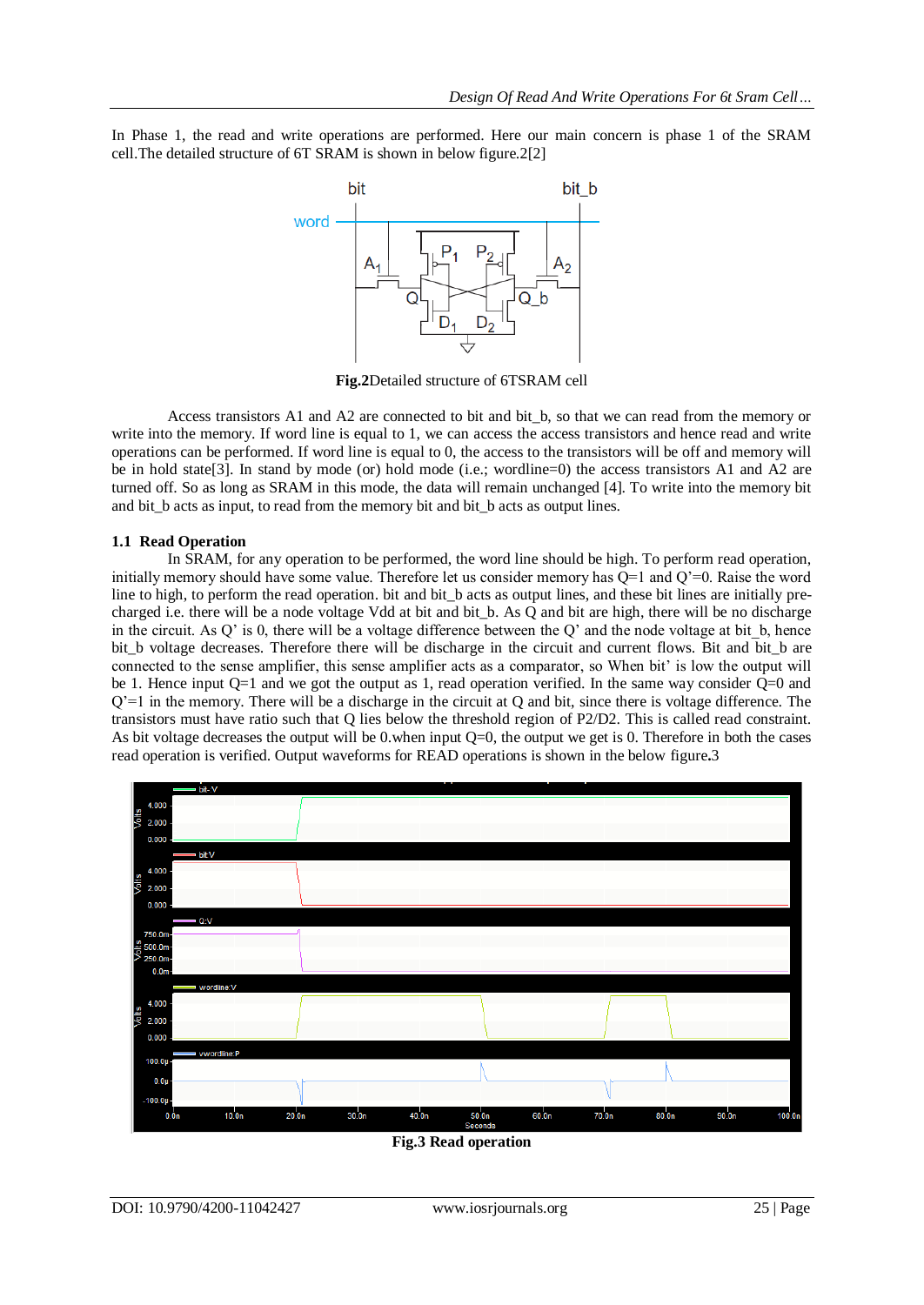## **1.2 Write Operation**

Consider the memory bits consists of  $Q=0$  and  $Q'=1$ . Initially word line is high and hence write operation can be performed. In the write operation bit and bit' are input lines. As we have control on the bit lines, initially make the bit\_b connected to ground so that we can have the voltage difference between Q' and bit\_b. To write 1 into the SRAM cell, D2 must be stronger than P2,this can be achieved by changing the aspect ratio of the transistors. Hence Q will be 1. Initially  $Q=0$  after the operation  $Q=1$ , hence we write successfully into the memory. Output waveform is shown in Figure.4.



**Fig.4** Writeoperation

## **III. Figures and Tables**

The parameters used in designing the pmos and nmos transistors in 6T SRAM cell are shown in the table1 and respective READ and WRITE operation power values are shown in the table 2.

|              | <b>TABLE-1. Pmos and nmos parameters</b> |                              |      |     |                   |                 |      |                |  |
|--------------|------------------------------------------|------------------------------|------|-----|-------------------|-----------------|------|----------------|--|
|              |                                          | $Width(\mu m)$               |      |     |                   | $Length(\mu m)$ |      |                |  |
| Operation    | P1                                       | P <sub>2</sub>               | D1   | D2  | P <sub>1</sub>    | P <sub>2</sub>  | D1   | D <sub>2</sub> |  |
| READ         | 1.50                                     | 1.50                         | 2.0  | 2.0 | 1.25              | 1.25            | 1.25 | 1.25           |  |
| <b>WRITE</b> | 1.50                                     | 1.0                          | 1.50 | 1.0 | 0.25              | 0.25            | 0.25 | 0.25           |  |
|              |                                          | <b>Table-2. Power Values</b> |      |     |                   |                 |      |                |  |
| Operation    |                                          | Power                        |      |     | <b>Total Time</b> |                 |      |                |  |
| READ         |                                          | 1.028720e-007 watts          |      |     | 2.51 Sec          |                 |      |                |  |
| WRITE        |                                          | 2.483478e-004 watts          |      |     | 2.15 Sec          |                 |      |                |  |





**Fig.5** Schematicof READ operation